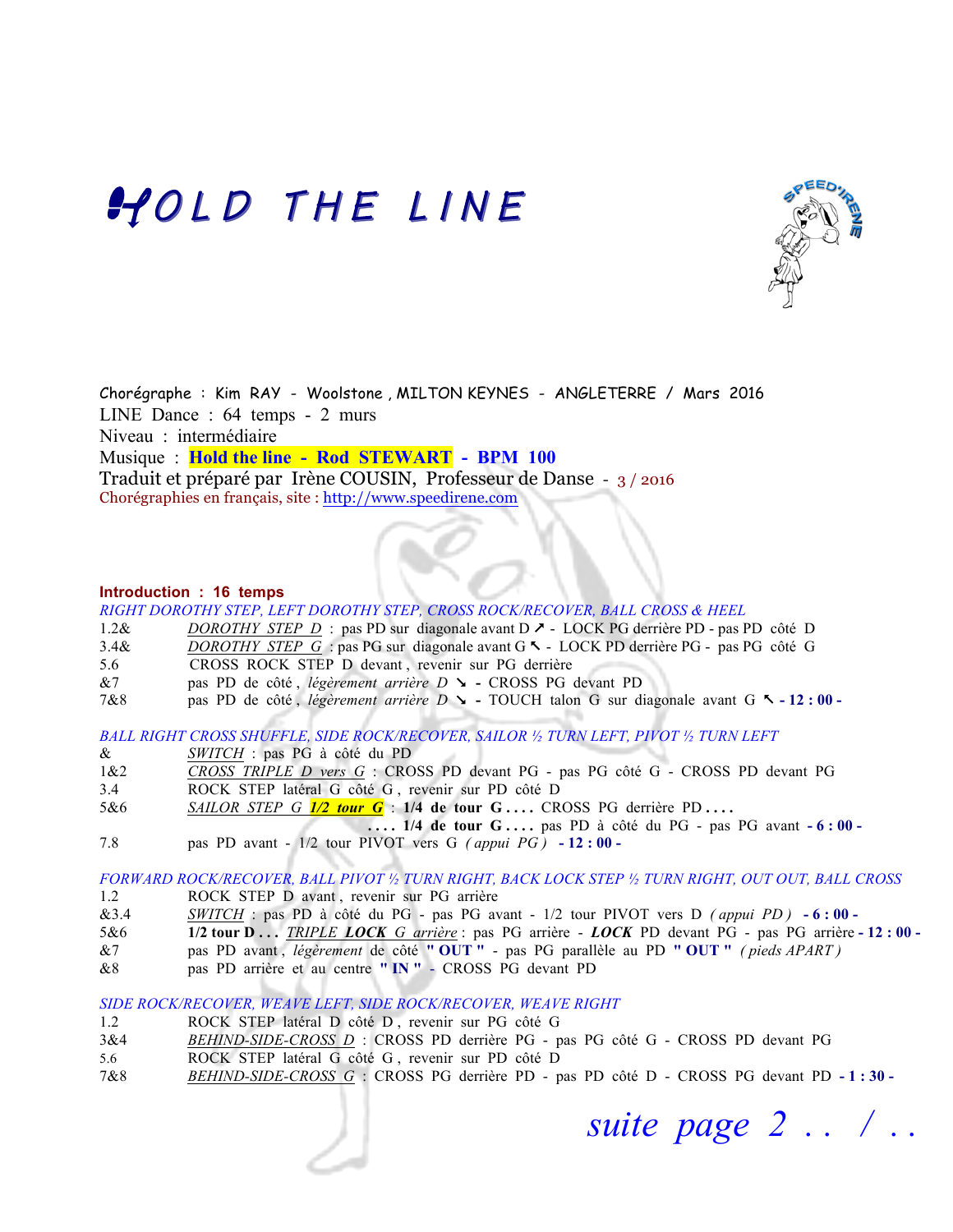*page 2 . . / . . .*

#### *½ TURN LEFT, BACK LOCK STEP, COASTER STEP, FORWARD, FULL TURN LEFT*

1 **1/2 tour G . . . .** pas PD arrière **- 7 : 30 -** 

2&3 *TRIPLE LOCK G arrière* : pas PG arrière - *LOCK* PD devant PG - pas PG arrière 4&5 *COASTER STEP D* : reculer *BALL* PD - reculer *BALL* PG à côté du PD - pas PD avant 6 pas PG avant

7.8 *FULL TURN G* : **1/2 tour G . . . .** pas PD arrière - **1/2 tour G . . . .** pas PG avant **- 7 : 30 - OPTION facile :**  $2$  pas avant : pas PD avant - pas PG avant - **7 : 30** -

**RESTART : ici, sur le 5ème mur, après 40 temps - 12 : 00 - , et reprendre la Danse au début**

#### *½ TURN LEFT, BACK LOCK STEP, COASTER STEP, FORWARD, FULL TURN LEFT*

| 1                                                                           | $1/2$ tour G pas PD arrière $-1:30$                                              |  |  |
|-----------------------------------------------------------------------------|----------------------------------------------------------------------------------|--|--|
| 2&3                                                                         | TRIPLE LOCK G arrière : pas PG arrière - LOCK PD devant PG - pas PG arrière      |  |  |
| 4&5                                                                         | COASTER STEP D : reculer BALL PD - reculer BALL PG à côté du PD - pas PD avant   |  |  |
| 6                                                                           | pas PG avant                                                                     |  |  |
| 7.8                                                                         | <b>FULL TURN G</b> : 1/2 tour G pas PD arrière - 1/2 tour G pas PG avant -1:30 - |  |  |
| <b>OPTION facile</b> : $2$ pas avant : pas PD avant - pas PG avant $-1:30-$ |                                                                                  |  |  |

*CROSS & TOUCH, BALL CROSS & HEEL, BALL FORWARD ROCK/RECOVER, SHUFFLE ½ TURN RIGHT*

- 1&2 CROSS PD devant PG pas PG côté G TAP pointe PD à côté du PG
- &3 pas PD de côté , *légèrement arrière D* (CROSS PG devant PD **- 12 : 00**
- &4 pas PD de côté , *légèrement arrière D* ( TOUCH talon G avant
- & *SWITCH* : pas PG à côté du PD

```
RESTART : ici, sur le 2ème mur, après 52& temps - 6 : 00 - , et reprendre la Danse au début
```
5.6 ROCK STEP D avant , revenir sur PG arrière

7&8 *TRIPLE D , 1/2 tour D* : **1/4 de tour D . . . .** pas PD côté D - pas PG à côté du PD **. . . . ....** 1/4 de tour **D** .... pas PD avant  $-6:00-$ 

*LEFT MAMBO FORWARD, RIGHT MAMBO BACK, FORWARD ROCK/RECOVER, TRIPLE FULL TURN LEFT*

- 1&2 *MAMBO STEP G avant syncopé* : ROCK STEP G avant , revenir sur PD arrière pas PG arrière
- 3&4 *MAMBO STEP D arrière syncopé* : ROCK STEP D arrière , revenir sur PG avant pas PD avant
- 5.6 ROCK STEP G avant , revenir sur PD arrière
- 7&8 *FULL TURN G* **. . . .** *TRIPLE STEP G sur place* :G. D. G. **- 6 : 00**
- **OPTION facile :** *COASTER STEP G* : reculer *BALL* PG reculer *BALL* PD à côté du PG pas PG avant **- 6 : 00**

**FIN : sur le 1er temps de la section 5 - 12 : 00 -**